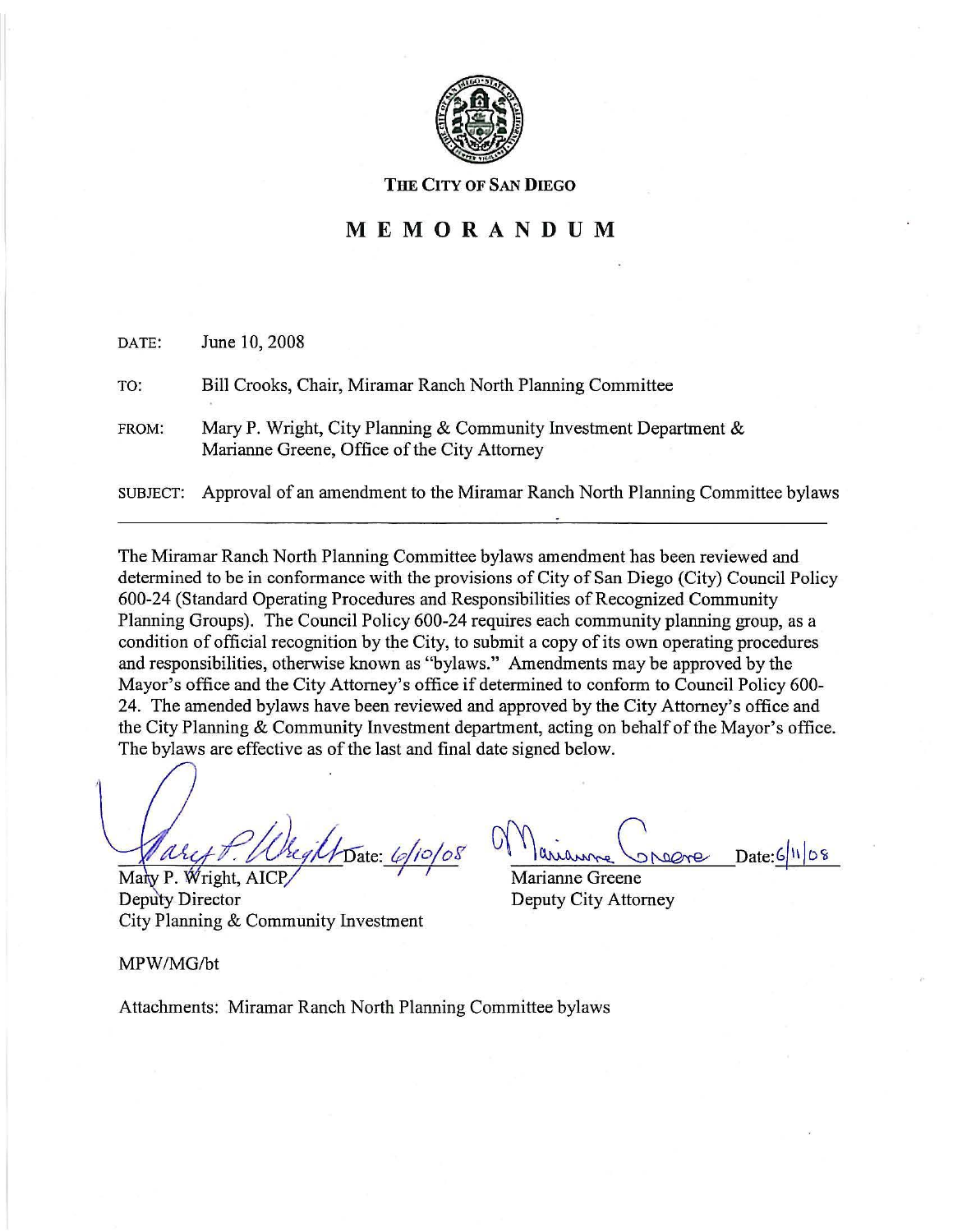# **MIRAMAR RANCH NORTH PLANNING COMMITTEE - BYLAWS - (Adopted October 2007)**

# **ARTICLE I Name**

- Section 1. The official name of this organization is the **Miramar Ranch North Planning Committee** (hereinafter "**MRNPC**").
- Section 2. All activities of this organization shall be conducted in its official name.
- Section 3. The community planning area boundaries for the MRNPC are the boundaries of the Miramar Ranch North community, as shown on City maps.
- Section 4. Meetings of the MRNPC shall be held within these boundaries, except that when the MRNPC does not have a meeting facility within its boundary that is accessible to all members of the public, they may meet at the closest meeting facility.
- Section 5. The official positions and opinions of the MRNPC shall not be established or determined by any organization other than the planning group, nor by any individual member of the planning group other than one authorized to do so by the planning group.

# **ARTICLE II Purpose of Community Planning Group and General Provisions**

- Section 1. The MRNPC has been recognized by the City Council to make recommendations to the City Council, Planning Commission, City staff, and other governmental agencies on land use matters, specifically concerning the preparation of, adoption of, implementation of, or amendment to, the General Plan or a land use plan when a plan relates to the Miramar Ranch North community boundaries. The planning group also advises on other land use matters as requested by the City or other governmental agency.
- Section 2. In reviewing individual development projects, the MRNPC should focus such review on conformance with the adopted community plan and/or the General Plan. Preliminary comments on projects may be submitted to the City during the project review process. Whenever possible, the formal planning group recommendation should be submitted no later than the end of the public review period offered by the environmental review process. Upon receipt of plans for projects with substantive revisions, the planning group may choose to rehear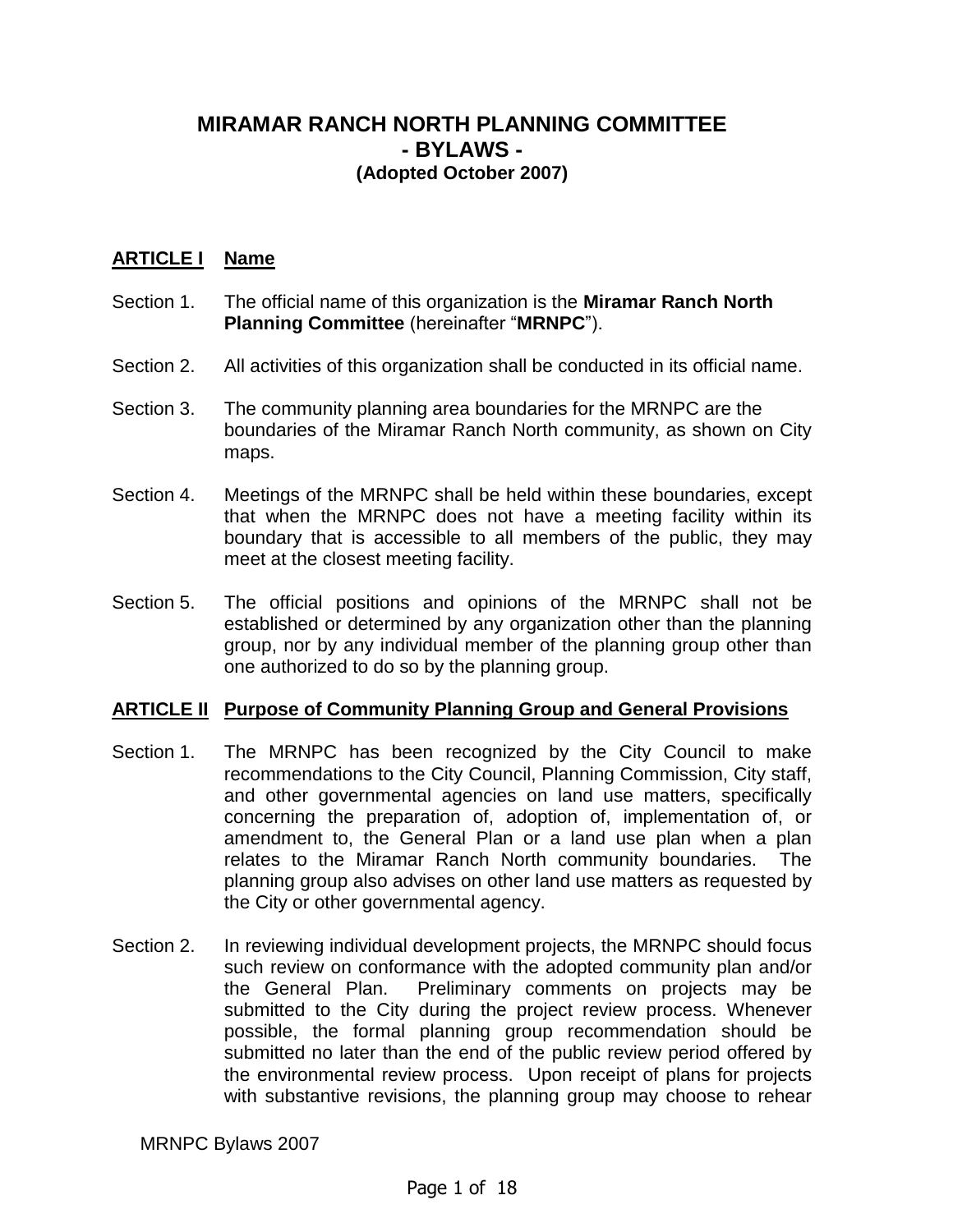the project and may choose to provide a subsequent formal recommendation to the City.

- Section 3. All activities of the MRNPC shall be nonpartisan and nonsectarian and shall not discriminate against any person or persons by reason of race, color, sex, age, creed or national origin, or sexual orientation, or physical or mental disability. In addition, meeting facilities must be accessible to disabled persons.
- Section 4. The MRNPC shall not take part in, officially or unofficially, or lend its influence in, the election of any candidate for political office. Elected members shall not identify affiliation with a planning group when endorsing candidates for public office. The planning group may take a position on a ballot measure.
- Section 5. Pursuant to the provisions of City Council Policy 600-5, the MRNPC's failure to respond to the City's request for input on the preparation of, adoption of, implementation of, or amendment to, the General Plan or a community, precise, or specific plan, or failure to review and reply to the City in a timely manner on development projects may result in the forfeiture of rights to represent the Miramar Ranch North community for these purposes. Such a determination resulting in the forfeiture of rights to represent the community for these purposes shall be made only by the City Council upon the recommendation of the Mayor.
- Section 6. The MRNPC operates under the authority of the Ralph M. Brown Act which requires that meetings of the planning group are open and accessible to the public. In addition, Council Policy 600-24 "Standard Operating Procedures and Responsibilities of Recognized Community Planning Groups" and these bylaws govern the operations of the planning group. Several provisions of these bylaws constitute Brown Act requirements as outlined in the Policy. In addition, the Administrative Guidelines provide explanations of the Policy's minimum standard operating procedures and responsibilities of this planning group. Robert's Rules of Order Newly Revised is used when the Policy, the Administrative Guidelines, and these bylaws do not address an area of concern or interest.
- Section 7. The MRNPC may propose amendments to these bylaws by majority vote of the elected members of the planning group. Proposed amendments shall be submitted to the offices of the Mayor and City Attorney for review and approval. Any proposed amendments that are inconsistent with Council Policy 600-24 shall not be approved by the Mayor and City Attorney and shall be forwarded to the City Council President who shall docket the matter for Council consideration. Bylaw amendments are not valid until approved by the City.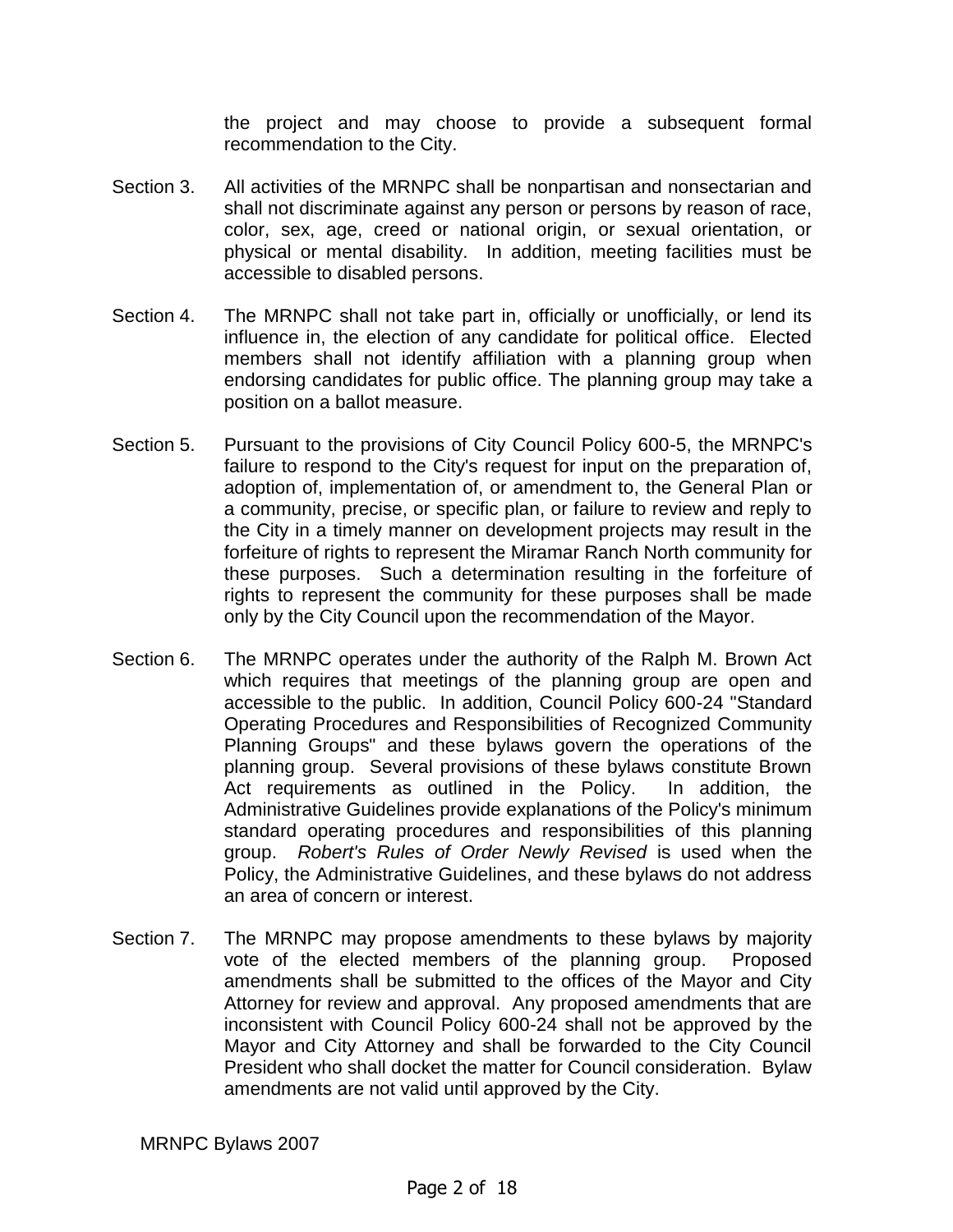# **ARTICLE III Community Planning Group Organizations**

- Section 1. The MRNPC shall consist of 20 elected members to represent the community. These members of the planning group shall constitute the officially recognized community planning group for the purpose of these bylaws and Council Policy 600-24.
- Section 2. Council Policy 600-24 requires that elected members of the MRNPC shall, to the extent possible, be representative of the various geographic sections of the community and diversified community interests.

On the MRNPC the elected seats are filled by any eligible member identified below. There is no requirement nor any restriction on the distribution of seats among interests in the community.

Planning group members shall be elected by and from eligible members of the community. To be an eligible community member to vote for planning group members, an individual must be at least 18 years of age, and shall be affiliated with the community as a:

- (1) property owner, who is an individual identified as the sole or partial owner of record, or their designee, of a real property (either developed or undeveloped), within the community planning area, or
- (2) resident, who is an individual whose primary address of residence is an address in the community planning area or the Miramar Ranch North Maintenance Assessment District.
- (3) local business person, who is a local business or not-for-profit owner, operator, or designee at a non-residential real property address in the community planning area.

An individual may become an eligible member of the community by becoming one of the above and attending the meeting when the vote will be held.

Once eligibility to vote is established, an individual remains an eligible member of the community until a determination is made that the individual does not meet the planning group's criteria and formal action is taken by the planning group. However, the MRNPC shall require proof of eligibility during elections.

Section 3. Members of the MRNPC shall be elected to serve for fixed terms of 4 years with expiration dates during alternate years to provide continuity.

> No person may serve on the planning group for more than eight consecutive years.

MRNPC Bylaws 2007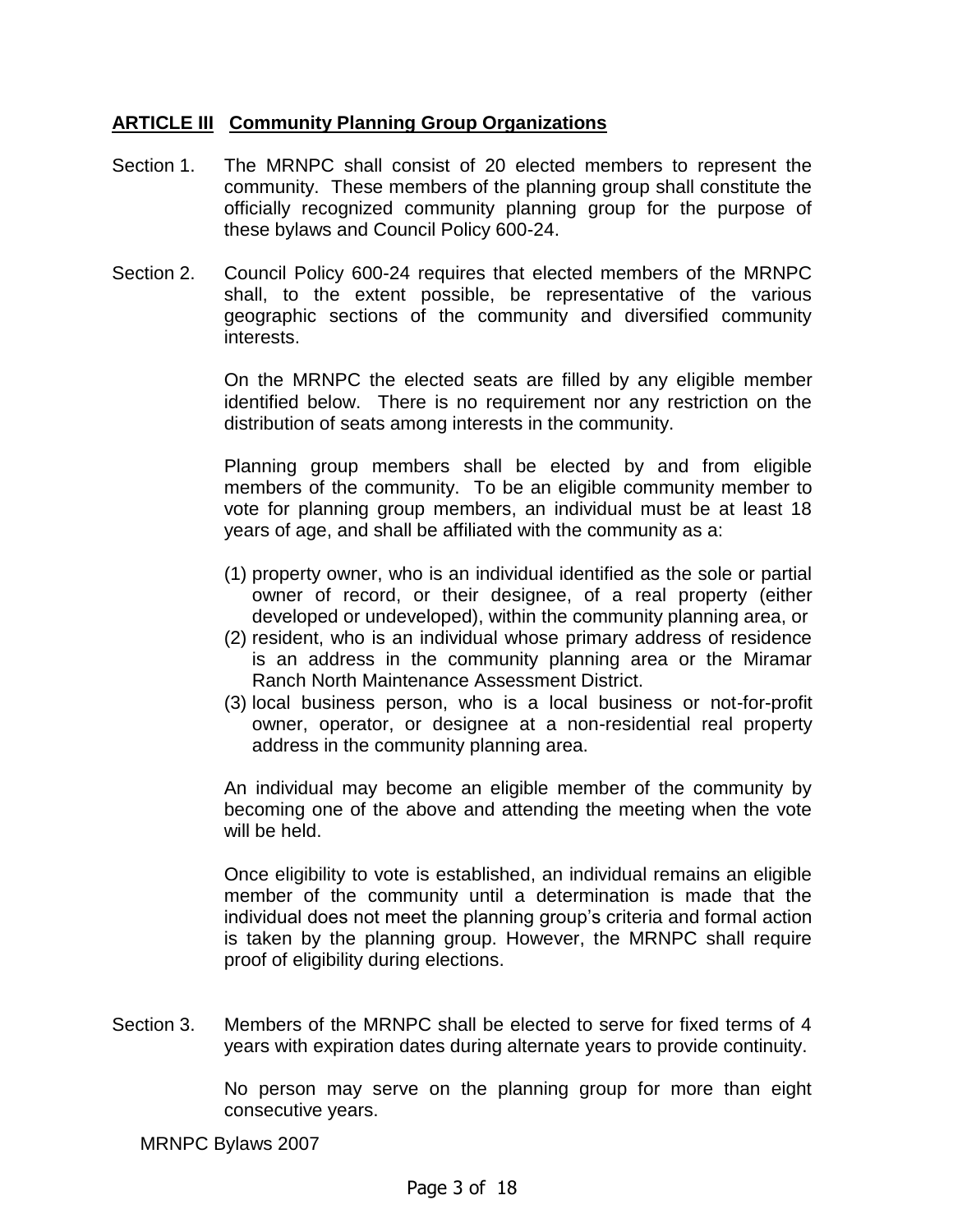The eight year limit refers to total maximum consecutive years of service time, not to individual seats held.

After a one-year break in service as a planning group member, an individual who had served for eight consecutive years shall again be eligible for election to the planning group.

The planning group will actively seek new members to the extent feasible. If not enough new members are found to fill all vacant seats the planning group may retain some members who have already served for eight consecutive years to continue on the planning group without a break in service. Refer to Council Policy 600-24 Article III, Section 4 for further clarification.

- Section 4. A member of the MRNPC must retain eligibility during the entire term of service.
- Section 5. A member of the MRNPC found by the City Council to have planning group related conduct out of compliance with the provisions of Council Policy 600-24 or the planning group's adopted bylaws risks loss of defense and indemnification [legal representation and financial protection] pursuant to Ordinance No. O-17086 NS, and any future amendments thereto or superseding ordinance
- Section 6. Some provisions of these bylaws constitute requirements under the Brown Act, as outlined in Council Policy 600-24. A member of the MRNPC who participates in a meeting of the planning group where actions in violation of the Brown Act are effected may potentially be subject to civil or criminal consequences.

# **ARTICLE IV Vacancies**

- Section 1. The MRNPC shall find that a vacancy exists upon receipt of a resignation in writing from one of its members or upon receipt of a written report from the planning group's secretary reporting the third consecutive absence or fourth absence in the 12-month period of April through March each year, of a member(s) from the planning groups regular meetings.
- Section 2. Vacancies that may occur on the MRNPC shall be filled not later than 120 days following the date of the determination of the vacancy. The term of office of any member filling a vacancy shall be for the balance of the vacated term.

The MRNPC shall fill vacancies at or after the time the vacancies are declared. Vacancies shall be filled by majority vote for announced and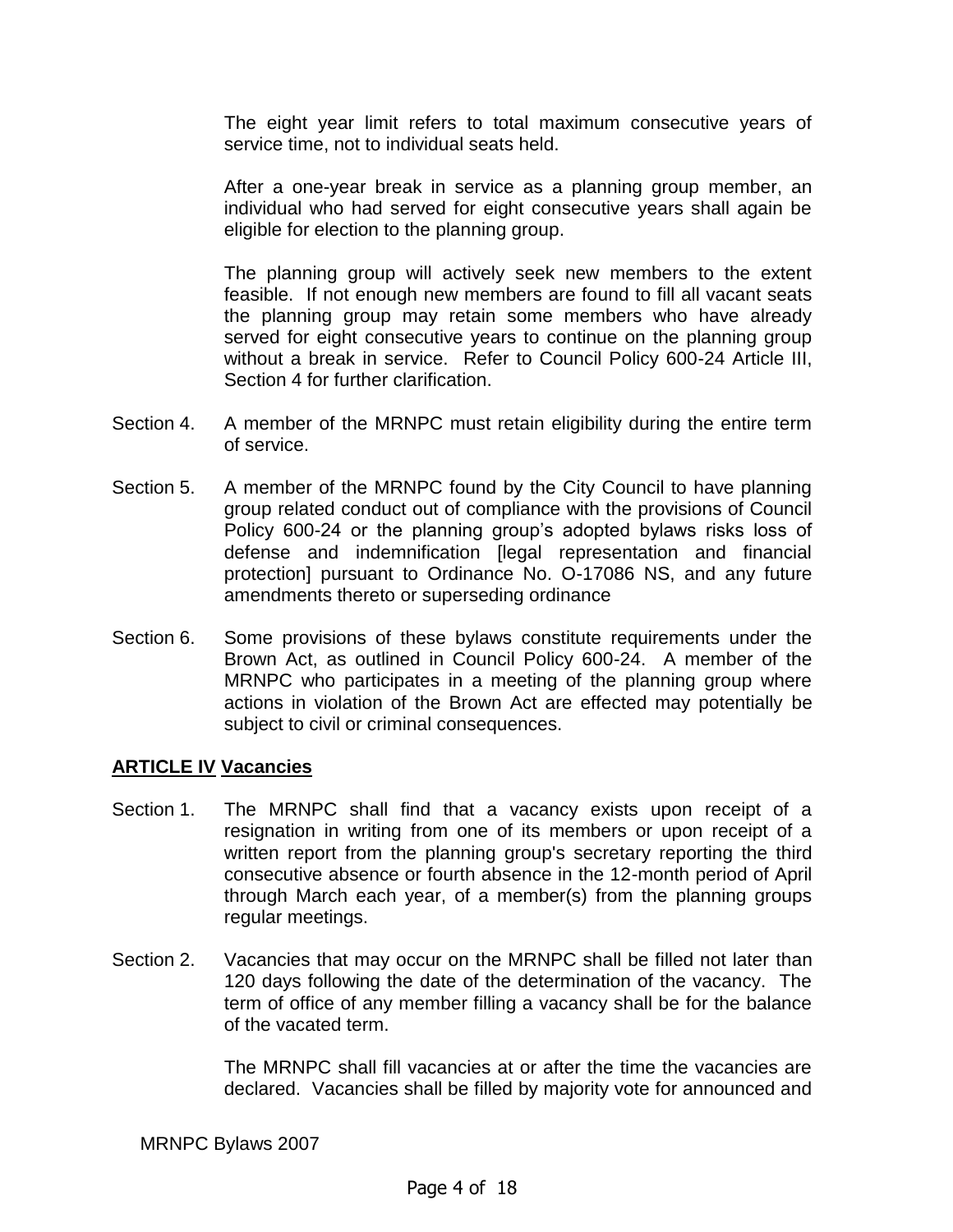qualified candidates of planning group members, after the vacancies are certified by the Chairperson of the planning group.

Section 3. When the MRNPC is unable to fill a vacancy within 120 days, as specified above, and the planning group still has more than twelve members the seat may remain vacant until the next planning group election. If a vacancy remains for more than 60 days from the time a vacancy is declared, and there are less than 12 elected planning group members in good standing, the planning group shall report in writing the efforts made to fill the vacancy to the City. If, after 60 additional days, the planning group membership has not reached 12 members, the planning group will be deemed inactive until it has attained at least 12 members in good standing.

# **ARTICLE V Elections**

Section 1. General elections of MRNPC members shall be held during the month of March.

The MRNPC's general elections shall be held annually.

The deadline to qualify for candidacy in the March general election shall be prior to the February noticed regular or special meeting of the full planning group membership preceding the election. The planning group's Election subcommittee shall be established no later than January and shall begin soliciting eligible community members to become candidates. In February, the Election subcommittee shall present to the planning group a complete list of interested candidates collected up to that point in time. Candidates may be added at the February meeting. A candidate forum may be advertised and held at the February meeting.

In order to be a candidate in the March election, an eligible member of the community [see Article III, Section 2] must have documented attendance at two meetings of the MRNPC's last 12 meetings prior to the February regular meeting preceding the election.

Section 2. The MRNPC shall make a good faith effort to utilize means appropriate to publicize the planning group's eligibility requirements for candidacy and the upcoming elections.

> In the election process, the planning group shall seek enough new candidates to exceed the number of seats open for election in order to allow those who have served for eight consecutive years to leave the group for at least one year.

The MRNPC holds its election at the March regular meeting.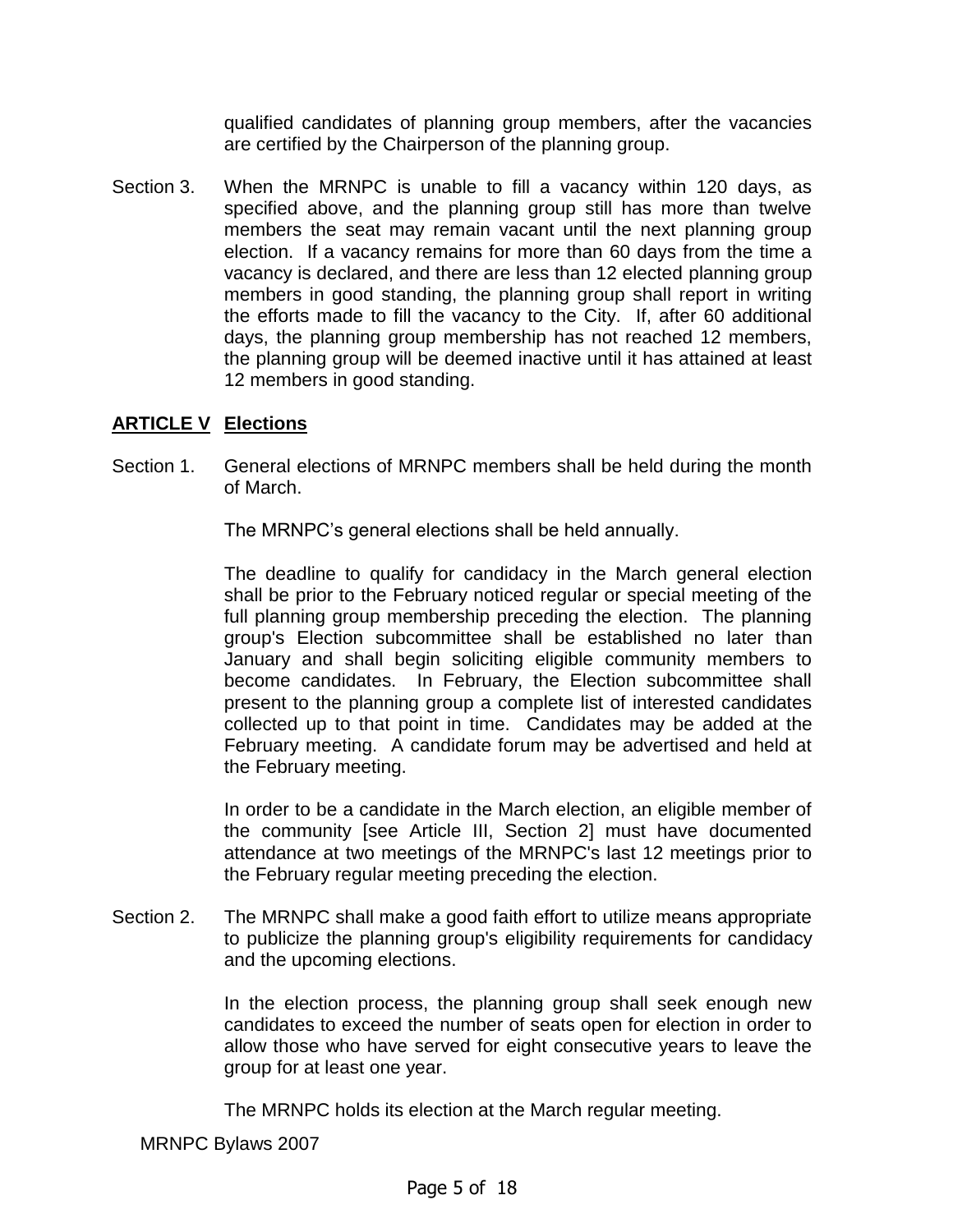The MRNPC will require proof of identity of those eligible community members who are seeking to vote in the election. The planning group shall ensure that voting is only by eligible members of the community. The ballot presented to eligible community members to vote will clearly identify which seats individual candidates are running for, how many candidates can be selected, whether there are limitations on which candidates various categories of eligible community members can vote for and which candidates, if any, must receive a 2/3 majority of the vote due to service beyond eight or nine consecutive years of service.

The MRNPC planning group's policy related to write-in candidates is that write-in candidates are not allowed.

- Section 3. Voting shall be by secret written ballot. Proxy voting for elections is not allowed under any circumstances. Development and promotion of "slates" of candidates is contrary to the intent of Council Policy 600-24 and is not allowed.
- Section 4. The MRNPC's election becomes final after the Chairperson announces the election results at the voting meeting. The Chairperson is responsible for preparing, certifying and forwarding the election report to the City. New members shall be seated in April at the next regular meeting, in order to allow their full participation as elected members.

Any challenge to the election results must be presented to the Chairperson in writing within 48 hours of the announcement of the election results by the Chairperson.

Section 5. Article VIII, Section 1(e) contains all voting procedures.

# **ARTICLE VI Community Planning Group and Planning Group Member Duties**

Section 1. It is the duty of the MRNPC to cooperatively work with the City throughout the planning process, including but not limited to the formation of long-range community goals, objectives and proposals or the revision thereto for inclusion in a General or Community Plan.

> It is the duty of all planning group members to conduct official business of the planning group in a public setting. It is recognized that the officers of the planning group may oversee administrative business of the planning group, such as the assembling of the draft agenda, in preparation for public discussions. However, all substantive discussions about agenda items or possible group positions on agenda items shall occur at the noticed planning group meetings.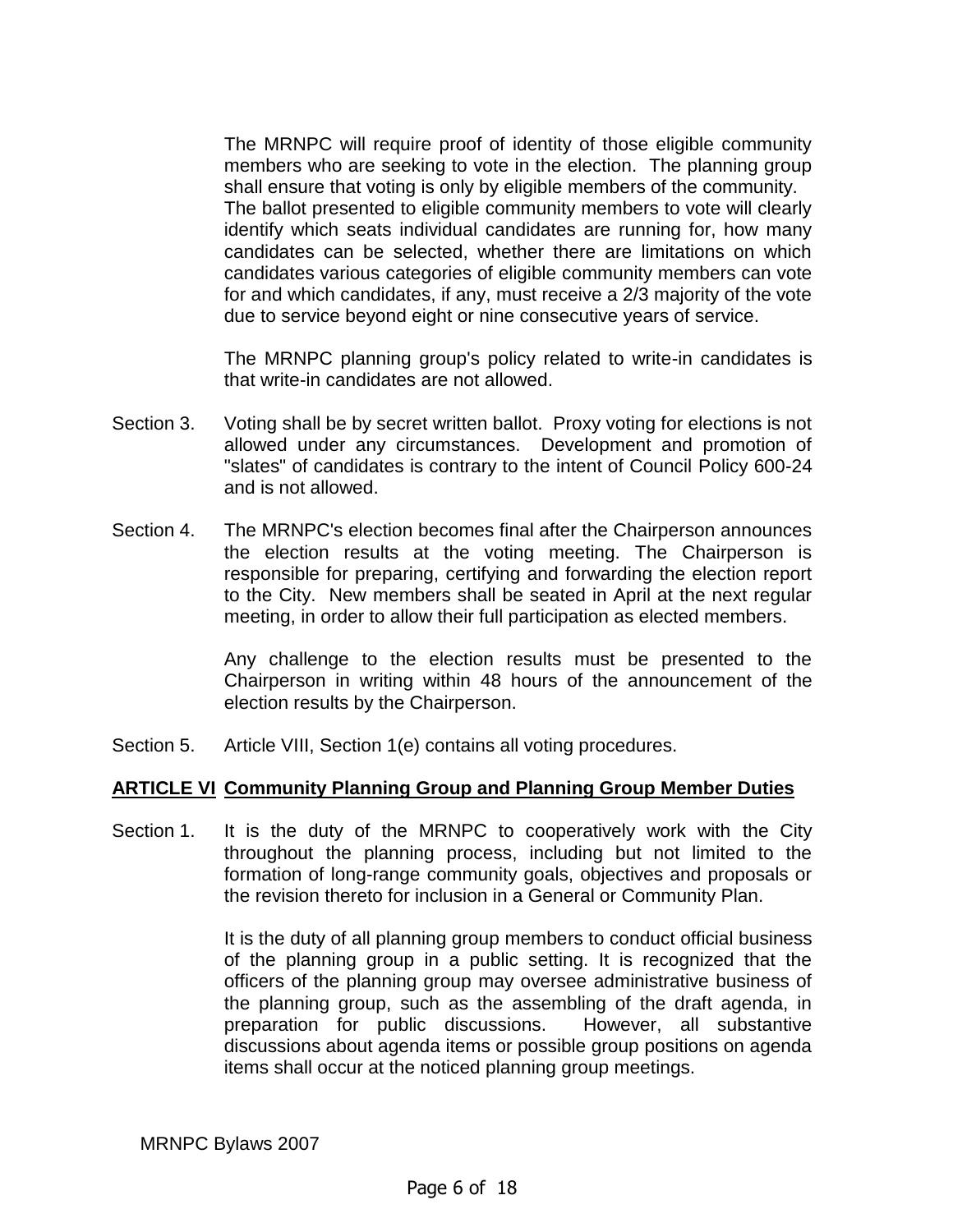It is the duty of a planning group as a whole, and of each individual member, to refrain from conduct that is detrimental to the planning group or its purposes under Council Policy 600-24. No member shall be permitted to disturb the public meeting so as to disrupt the public process as set forth on the planning group's agenda.

#### Section 2. **(a) Meeting Procedures**

It shall be the duty of each member of the MRNPC to attend all planning group meetings.

(i) REGULAR AGENDA POSTING - At least 72 hours before a regular meeting, the agenda containing a brief general description of each agenda item shall be posted. The brief general description of each agenda item need not exceed 20 words per item unless the item is complex. The agenda shall also provide notice of the date, time and location of the meeting. The agenda shall be posted in a place freely accessible to the general public and shall include information on how a request for accessible accommodation may be made.

The listing of the agenda item shall include the intended action of the planning group regarding that item [e.g., information item, action item].

(ii) PUBLIC COMMENT- Any interested member of the public may comment on agenda items during regular or special planning group meetings. In addition, each agenda for a regular planning group meeting shall allow for a public comment period at the beginning of the meeting for items not on the agenda but are within the scope of authority of the planning group. Planning group members may make brief announcements or reports to the planning group on their own activities under the public comment section of the agenda. The planning group may adopt time limits for public comment to ensure operational efficiencies.

(iii) ADJOURNMENTS AND CONTINUANCES – If the MRNPC does not convene a regularly scheduled meeting, there shall be a copy of the "Notice of Adjournment" of the meeting posted on or near the door of the place where the adjourned meeting was to be held within 24 hours after the time the meeting was to be held.

If a meeting is adjourned because less than a quorum was present, a new regular meeting agenda must be prepared. If a meeting is adjourned because no members of the planning group were present, the subsequent meeting, if not a regular meeting, must be noticed as if a special meeting.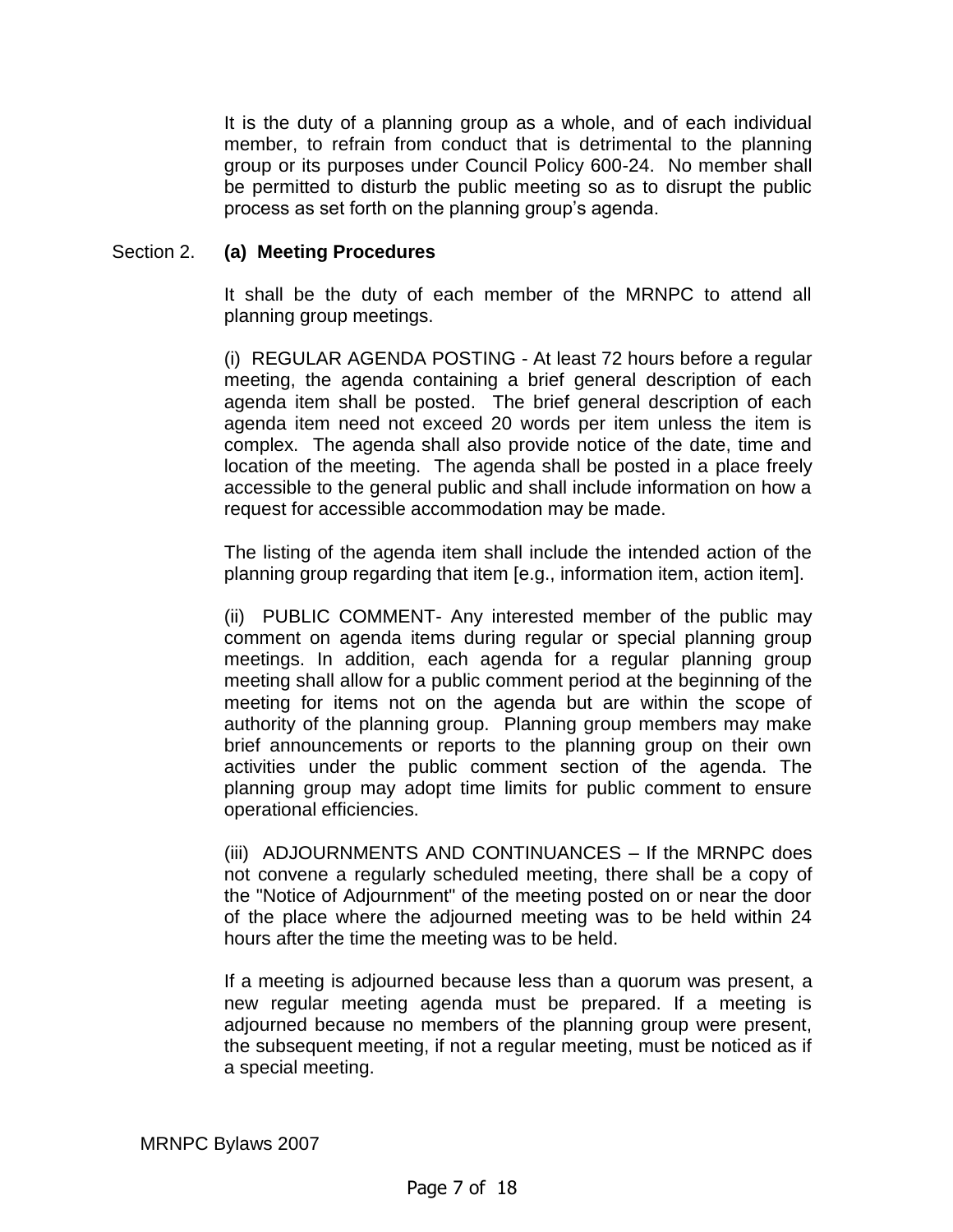(iv) CONTINUED ITEMS - If an item is continued from a prior regular meeting to a subsequent meeting more than 5 days from the original meeting, a new agenda must be prepared as if a regular meeting; otherwise the original meeting agenda is adequate.

(v) CONSENT AGENDA - For items to be considered for a "Consent Agenda" all of the following are required:

- 1. A subcommittee of the planning group has discussed the item at a noticed subcommittee meeting,
- 2. All interested members of the public were given an opportunity to address the subcommittee, and
- 3. The item has not substantially changed since the subcommittee's consideration.

The comments of the subcommittee and those made by interested members of the public should be reflected in the minutes of the subcommittee. Any interested member of the public may comment on a consent agenda item. Any interested member of the public may take a consent agenda item off the consent agenda by request.

(vi) QUORUM AND PUBLIC ATTENDANCE - A quorum, defined as a majority of non-vacant seats of a planning group, must be present in order to conduct business, to vote on projects, and to take actions at regular or special planning group meetings.

No member of the public shall be required, as a condition of attendance at any meeting of the planning group, to register or provide any other information. Any attendance list or request for information shall clearly state that completion of such information is voluntary. No member of the public may be charged a fee for admittance.

(vii) DEVELOPMENT PROJECT REVIEW - The MRNPC may not, as a condition of placing an item on the agenda, require applicants to submit additional information and materials beyond which the applicant has been required to submit as part of the City's project review application process.

When reviewing development projects, the planning group shall allow participation of affected property owners, residents and business establishments within proximity to the proposed development.

The planning group shall directly inform the project applicant or representative in advance each time that such review will take place and provide the applicant with an opportunity to present the project.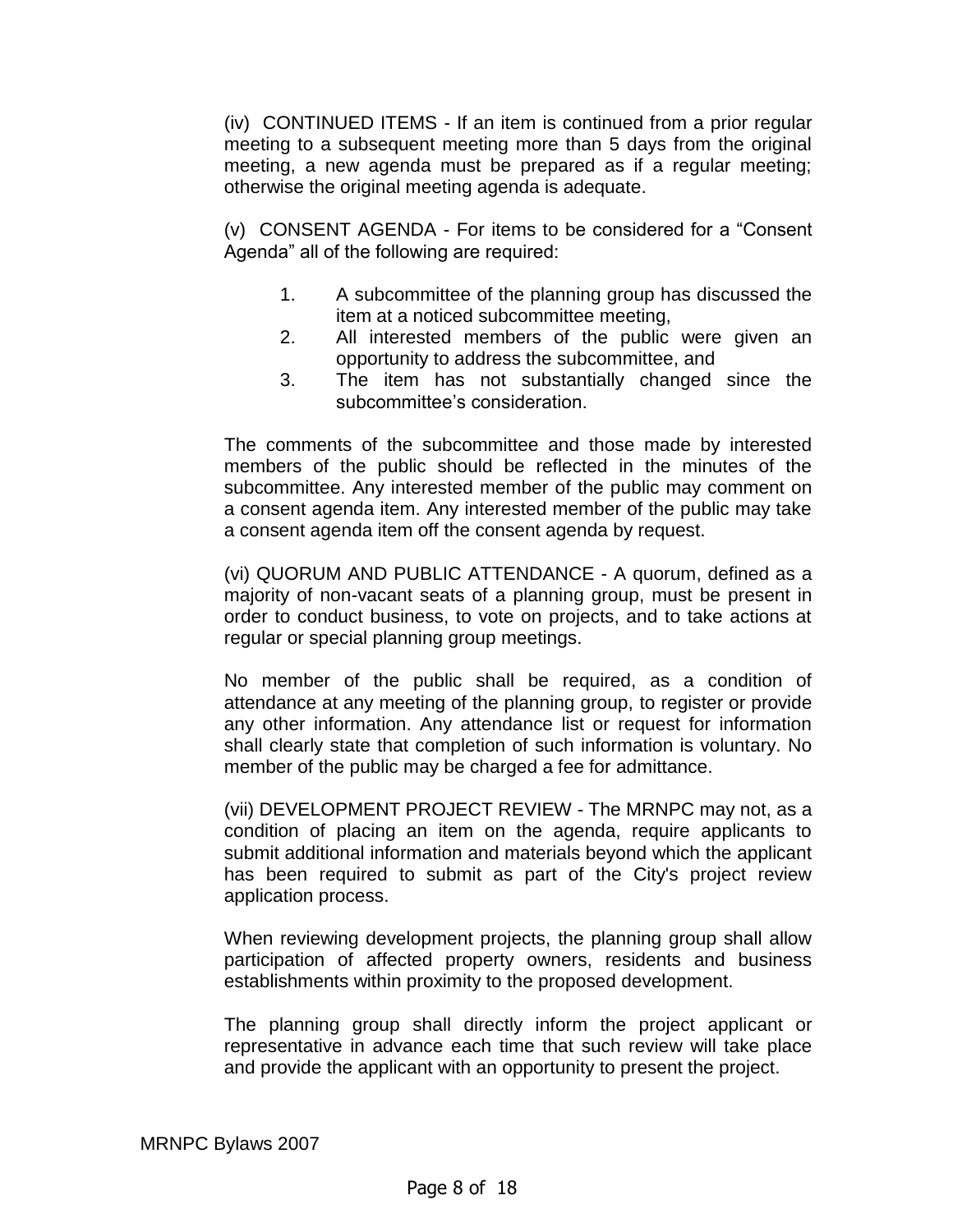(viii) ACTION ON AGENDA ITEMS - An item not noticed on the agenda may be added if either two-thirds of the entire elected membership, or every member if less than two-thirds are present, determine by a vote that there is a need to take an immediate action, but only if the need for action came to the attention of the planning group subsequent to the agenda being posted.

The MRNPC planning group's Chairperson fully participates in planning group discussions and votes on all action items.

The planning group shall not engage in, or allow, secret ballot or proxy voting on any agenda item. Other methods of absentee voting on agenda items, such as by telephone or by e-mail are also prohibited.

Votes taken on agenda items shall reflect the positions taken by the elected members of the planning group identified in Article III, Section 1 of Council Policy 600-24.

(ix) COLLECTIVE CONCURRENCE - Any attempt to develop a collective concurrence of the members of the MRNPC as to action to be taken on an item by members of the planning group, either by direct or indirect communication, by personal intermediaries, by serial meetings, or by technological devices, is prohibited, other than at a properly noticed public meeting.

(x) SPECIAL MEETINGS - The Chairperson of the MRNPC, or a majority of planning group members, may call a special meeting. An agenda for a special meeting shall be specified as such, and shall be prepared and posted at least 24 hours before a special meeting. Each member of the planning group shall receive the written notice of the meeting at least 24 hours before the time of the meeting as specified in the notice unless the member files with the planning group secretary a written waiver of notice at, or prior to the time of, the meeting. Written notice shall be delivered to each local newspaper of general circulation and radio or television station requesting notice in writing at least 24 hours before the time of the meeting. The notice shall identify the business to be transacted or discussed at the meeting. No other business shall be considered at this meeting. Public testimony on agenda items must be allowed; however, the non-agenda public comment period may be waived.

(xi) EMERGENCY MEETINGS - Emergency meetings, requiring no public notice, are called for matters related to public health and safety. These matters are outside of the purview of the MRNPC and are prohibited under these Bylaws.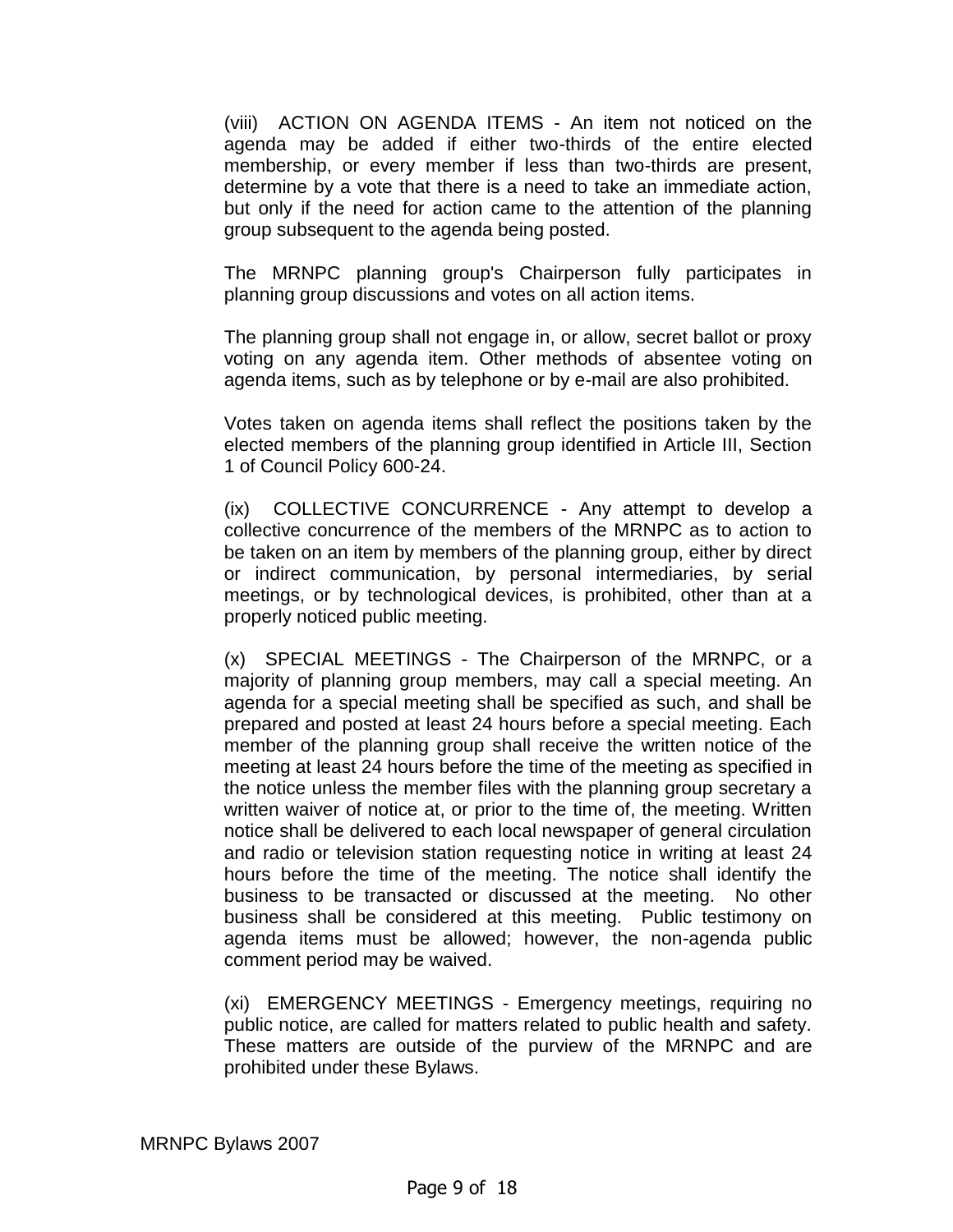(xii) RIGHT TO RECORD - Any person attending a meeting of the MRNPC must be allowed to record or photograph the proceedings in the absence of a reasonable finding by the planning group that the recording cannot continue without noise, illumination, or obstruction of view that constitutes, or would constitute, a persistent disruption of the meeting.

(xiii) DISORDERLY CONDUCT - In the event that any planning group meeting is willfully interrupted by a person or group of persons, so as to make the orderly conduct of the meeting infeasible, the planning group may first cause removal of the individual or individuals. If that is unsuccessful then the planning group may order the meeting room cleared and continue in session on scheduled agenda items without an audience, except that representatives of the media shall be allowed to remain. The planning group may also readmit an individual or individuals who were not responsible for the disruption.

# **(b) Subcommittees**

The MRNPC may establish standing and ad hoc subcommittees when their operation contributes to more effective discussions at regular planning group meetings.

(i) STANDING SUBCOMMITTEES - Pursuant to the purpose of the MRNPC as identified in Article II, Section 1, the planning group has established no standing subcommittees but will create, as needed, an ad hoc subcommittee to address a particular planning or operational matter [such as the Elections subcommittee].

(ii) AD HOC SUBCOMMITTEES - Ad hoc subcommittees may be established for finite period of time to review more focused issue areas and shall be disbanded following their review.

(iii) SUBCOMMITTEE COMPOSITION – Subcommittees shall contain a majority of members who are members of the planning group.

Non-members, who are duly appointed by a planning group to serve on a subcommittee, may be defended and indemnified by the City in accordance with Ordinance No. O-17086 NS, and any future amendments thereto, provided they satisfy any and all requirements of the Administrative Guidelines.

(iv) RECOMMENDATIONS – Subcommittee recommendations must be brought forth to the full planning group for formal vote at a noticed public meeting. In no case may a committee or subcommittee recommendation be forwarded directly to the City as the formal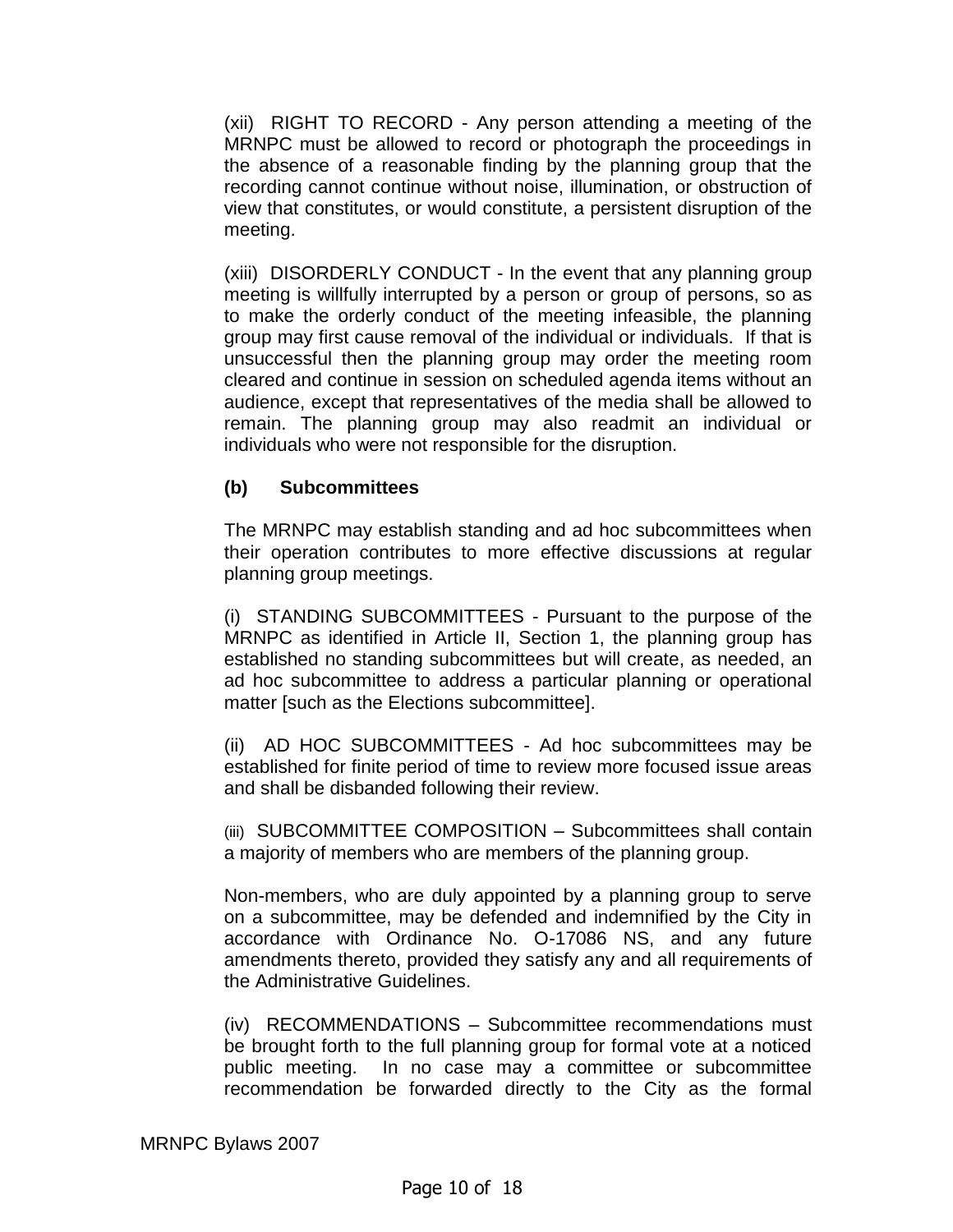recommendation of the planning group without a formal vote of the full planning group.

# **(c) Abstention and Recusal**

(i) RECUSAL - Any member of the MRNPC with a direct economic interest in any project that comes before the planning group or its subcommittees must disclose to the planning group that economic interest, and must recuse from voting and not participate in any manner as a member of the planning group for that item on the agenda.

(ii) ABSTENTION – In limited circumstances, planning group members may abstain from either voting on an action item, or from participating and voting on an action item. The member must state, for the record, the reason for the abstention.

# **(d) Meeting Documents and Records**

(i) AGENDA BY MAIL - Requests to mail copies of a regular agenda, and any accompanying material, shall be granted. Such materials shall be mailed when the agenda is posted, or upon distribution to a majority of the members of the community planning group, whichever occurs first. A request to receive agendas and materials may be made for each calendar year and such request is valid for that entire year, but must be renewed by January 1 of the following year. A cost-recovery fee may be charged for the cost of providing this service.

(ii) AGENDA AT MEETING - Any written documentation, prepared or provided by City staff, applicants, or planning group members, that is distributed at the planning group meeting, shall be made available upon request for public inspection without delay. If such material is distributed at the planning group meeting, then it shall be made available upon request at the meeting. If such material is prepared by someone other than City staff, applicants, or planning group members, or is received from a member of the public during public testimony on an agenda item, then the material shall be made available for public inspection at the conclusion of the meeting. A cost-recovery fee may be charge for the cost of reproducing any the materials requested by an individual or individuals.

(iii) MINUTES – For each planning group meeting, a report of member attendance and a copy of approved minutes shall be retained by the planning group until the City's records retention policy is implemented, and shall be available for public inspection.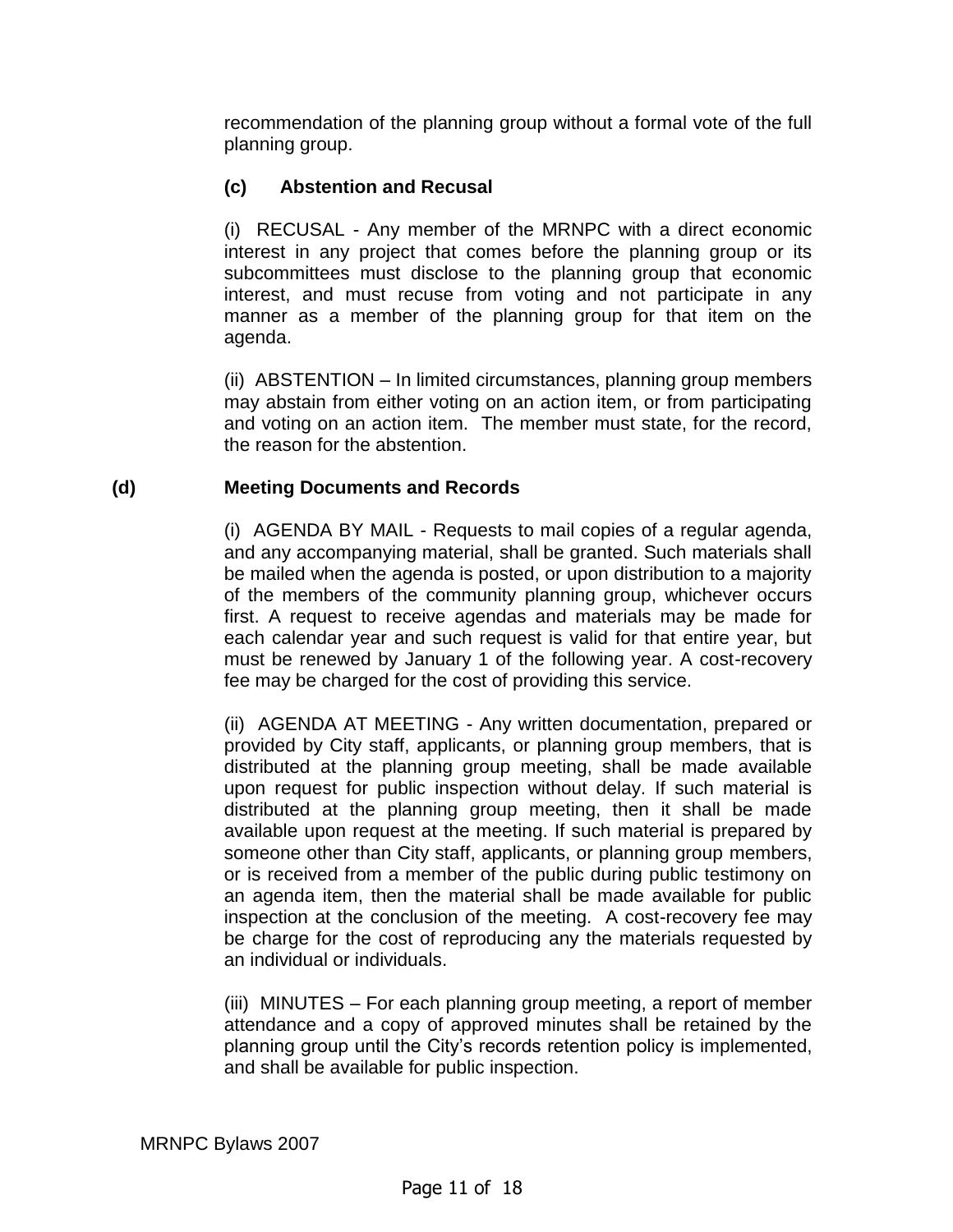The minutes of each planning group meeting shall include the votes taken on each action item and reflect the names for, against and abstaining when the vote is not unanimous. Recusals shall also be recorded.

Minutes should record speakers and public testimony, and whether each project applicant (whose project was subject to planning group action) appeared before the planning group.

If an applicant did not appear before the planning group then the meeting minutes must indicate the date when and type of notification (e.g. electronic, telephonic, facsimile) provided to the applicant offering the applicant an opportunity to appear before the planning group at a meeting.

A copy of the approved minutes shall be submitted to the City within 14 days after final approval by the planning group.

The MRNPC is not required to audio or videotape meetings but if recordings are made, they are subject to a public request to inspect without charge. A cost-recovery fee may be charged for copies of recordings.

(iv) RECORDS RETENTION – MRNPC records must be retained for public review. City staff will establish a records retention schedule and method for collection and storage of materials that will be utilized by all planning groups.

- Section 3. It shall be the duty of the MRNPC and its members to periodically seek community-wide understanding of and participation in the planning and implementation process as specified in Article II, Section 1. The planning group shall give due consideration to all responsible community inputs insofar as these are deemed to be in the best long range interest of the community at large.
- Section 4. It shall be the duty of the MRNPC to maintain a current, up-to-date roster of the names, terms, and category/qualifications of planning group members in its possession, and to forward the current roster, as well as any updates, to the City. The planning group must also submit to the City, by the end of March each year, an annual report of accomplishments for the past calendar year and anticipated objectives for the coming year related to Article II, Section 1 above. Rosters and annual reports constitute disclosable records under the Brown Act.
- Section 5. The MRNPC may develop a policy for financial contributions from the citizens of the community for the purposes of furthering the efforts of the planning group to promote understanding and participation in the

MRNPC Bylaws 2007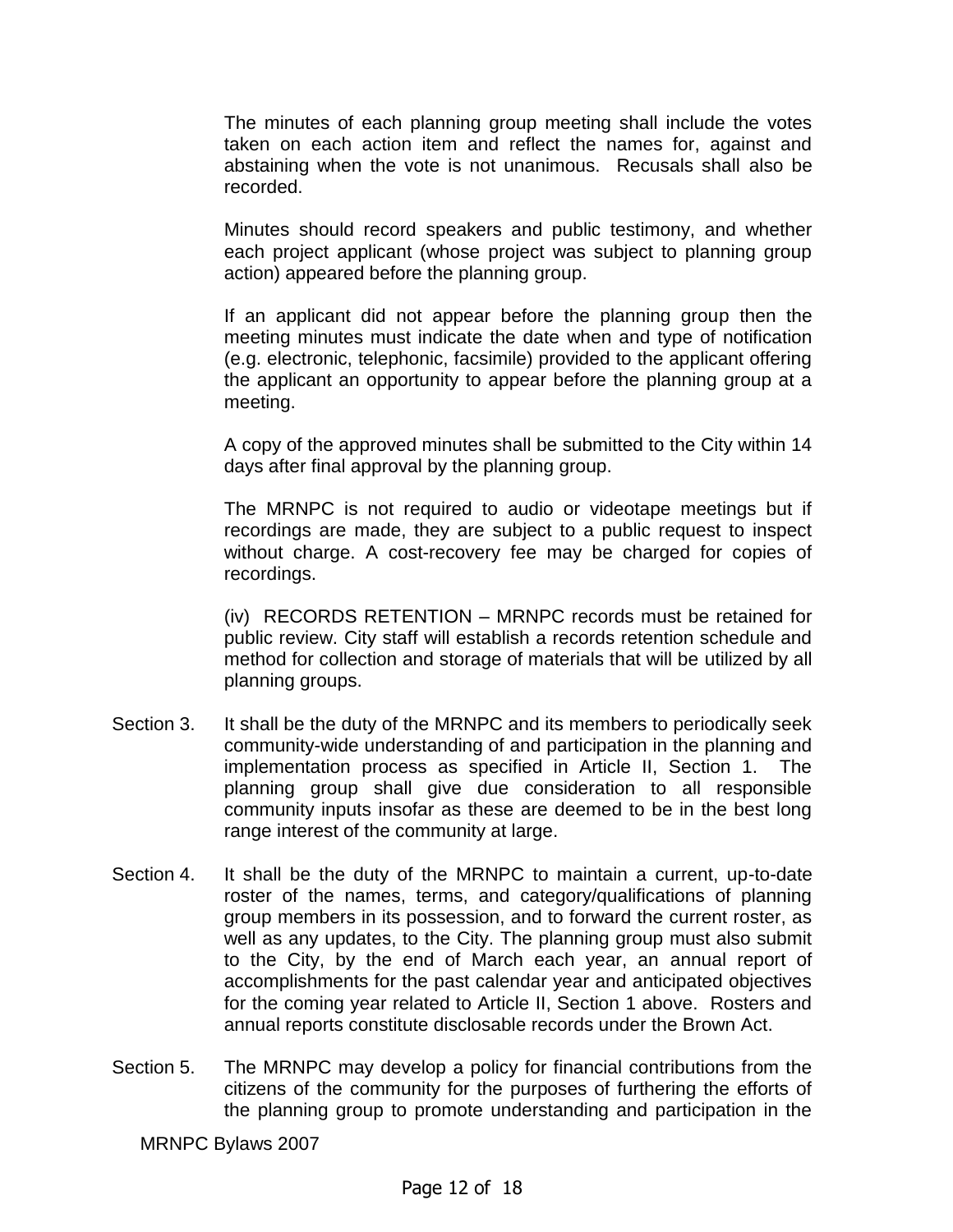planning process. However, no membership dues shall be required and no fee may be charged as a condition of attendance at any planning group meeting. All contributions must be voluntarily made, and no official planning group correspondence may be withheld based on any individual's desire to not make a voluntary contribution.

Section 6. Each elected MRNPC member is required to attend an orientation training session administered by the City as part of planning group and individual member indemnification pursuant to Ordinance No. O-17086 NS, and any future amendments thereto. Newly seated planning group members must complete a basic orientation training session within 12 months of being elected or appointed to a planning group or the member will be ineligible to serve.

# **ARTICLE VII Planning Group Officers**

- Section 1. The officers of the MRNPC shall be elected from and by the members of the planning group. Said officers shall consist of a Chairperson, Vice Chairperson, Secretary-Treasurer and any such other officer as the MRNPC shall find appropriate. The length of an officer's term shall be one year, except that no person may serve in the same planning group office for more than eight or nine consecutive years. After a period of one year in which that person did not serve as an officer that person shall again be eligible to serve as an officer.
- Section 2. Chairperson. The Chairperson shall be the principal officer of a recognized community planning group and shall preside over all planning group and community-wide meetings organized by the planning group. It shall be a duty of the Chairperson to direct the MRNPC to operate in accordance with these Bylaws and City policy and regulation. The Chairperson may also have such other duties as assigned by the planning group.
- Section 3. Vice Chairperson. In the absence of the Chairperson, the Vice Chairperson shall perform all the duties and responsibilities of the Chairperson. In addition the Vice Chairperson shall act as parliamentarian and help ensure that all meetings are run in accordance with the Bylaws and City policy and procedure. The Vice Chairperson may also have such other duties as assigned by the planning group.
- Section 4. Secretary-Treasurer. The Secretary shall be responsible for the planning group's correspondence, MRNPC membership roll, attendance records, and minutes and actions [including identification of those planning group members that constitute a quorum, who vote on an action item, and who may abstain or recuse and the reasons], and shall assure that planning group members and members of the public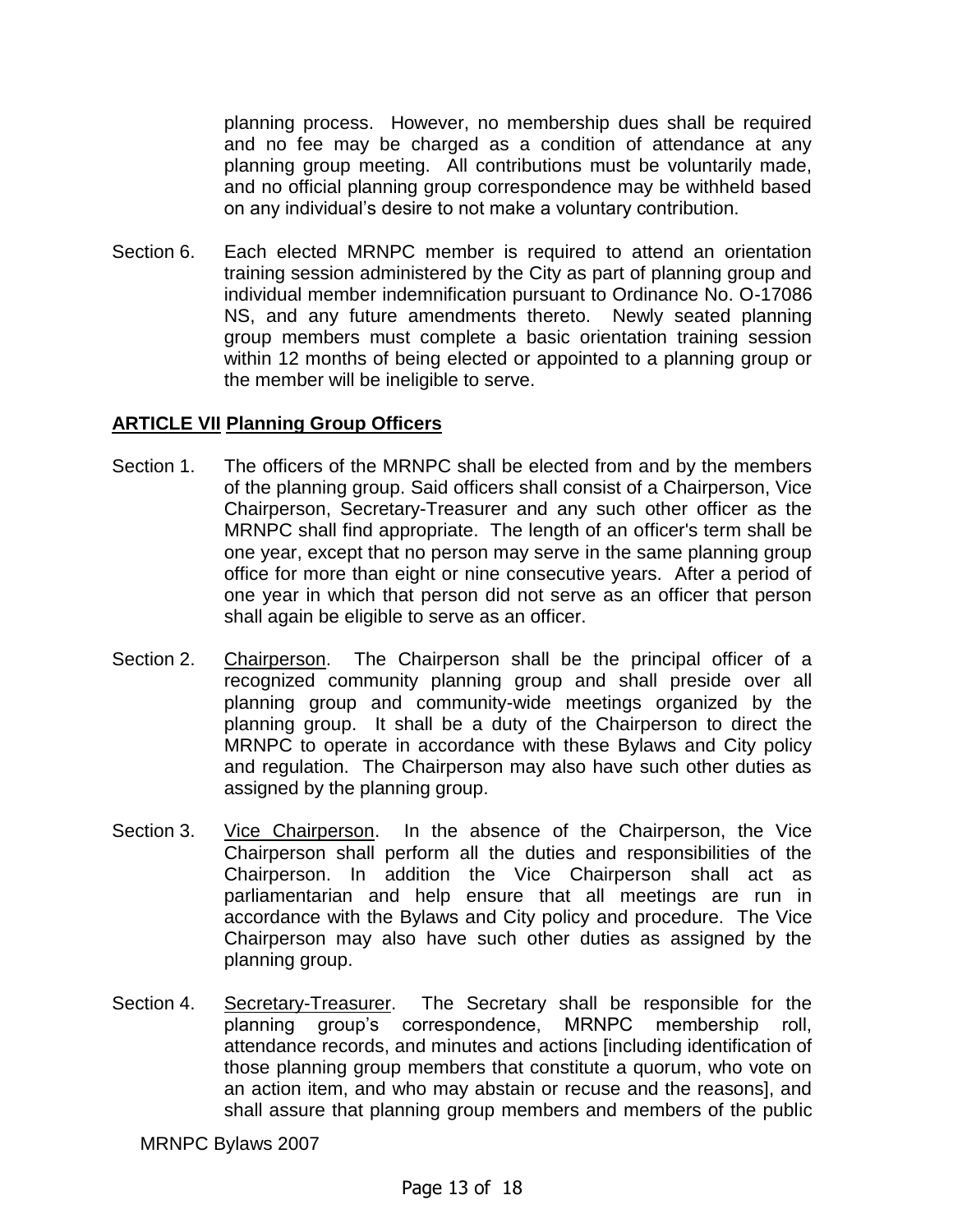have access to this information. The Secretary-Treasurer may take on these responsibilities or may identify individuals to assist in these duties and may also have such other duties as assigned by the planning group. The Secretary-Treasurer shall receive all monies, deposit same in a bank in the name of the MRNPC, pay bills as directed by the planning group, and keep an accurate and timely account of all funds and transactions. All checks or orders for the payment of money shall be signed by such officers and in such manner as shall from time to time be determined by resolution of the planning group.

- Section 5. The Chairperson shall be a recognized community planning group's representative to the Community Planners Committee ("CPC"). However, by vote of the planning group, a planning group member other than the chair may be selected as the official representative to CPC with the same voting rights and privileges as the chair. Designation of a member other than the chair for either representative, as well as for the planning group's alternate to CPC shall be forwarded in writing to the staff representative to CPC prior to extension of voting rights and member attendance.
- Section 6. The MRNPC officers and representatives to the CPC shall promptly disseminate to all elected planning group members pertinent information that is received by the planning group regarding its official business.

# **ARTICLE VIII Planning Group Policies and Procedures**

- Section 1. The MRNPC bylaws incorporate policies and procedures directed by Article I through VII of Council Policy 600-24. These bylaws also contain some policies and procedures recommended in Article VIII of Council Policy 600-24. This bylaws Article lists additional procedures which are found in Exhibits attached to the bylaws.
- Section 2. Elections. The Elections Handbook, which is an attachment to the Administrative Guidelines, provides general guidance for planning group elections.

# **ARTICLE IX Rights and Liabilities of Recognized Community Planning Groups**

Section 1. Indemnification and Defense Representation. The MRNPC and its duly elected or appointed members have a right to no-cost representation by the City Attorney and a right to financial indemnification of defense costs and any judgment or settlement under Ordinance O-17086 NS, and any future amendments thereto, if the claim or action against them resulted from their obligation to advise and assist the City and its agencies with land use matters as specified

MRNPC Bylaws 2007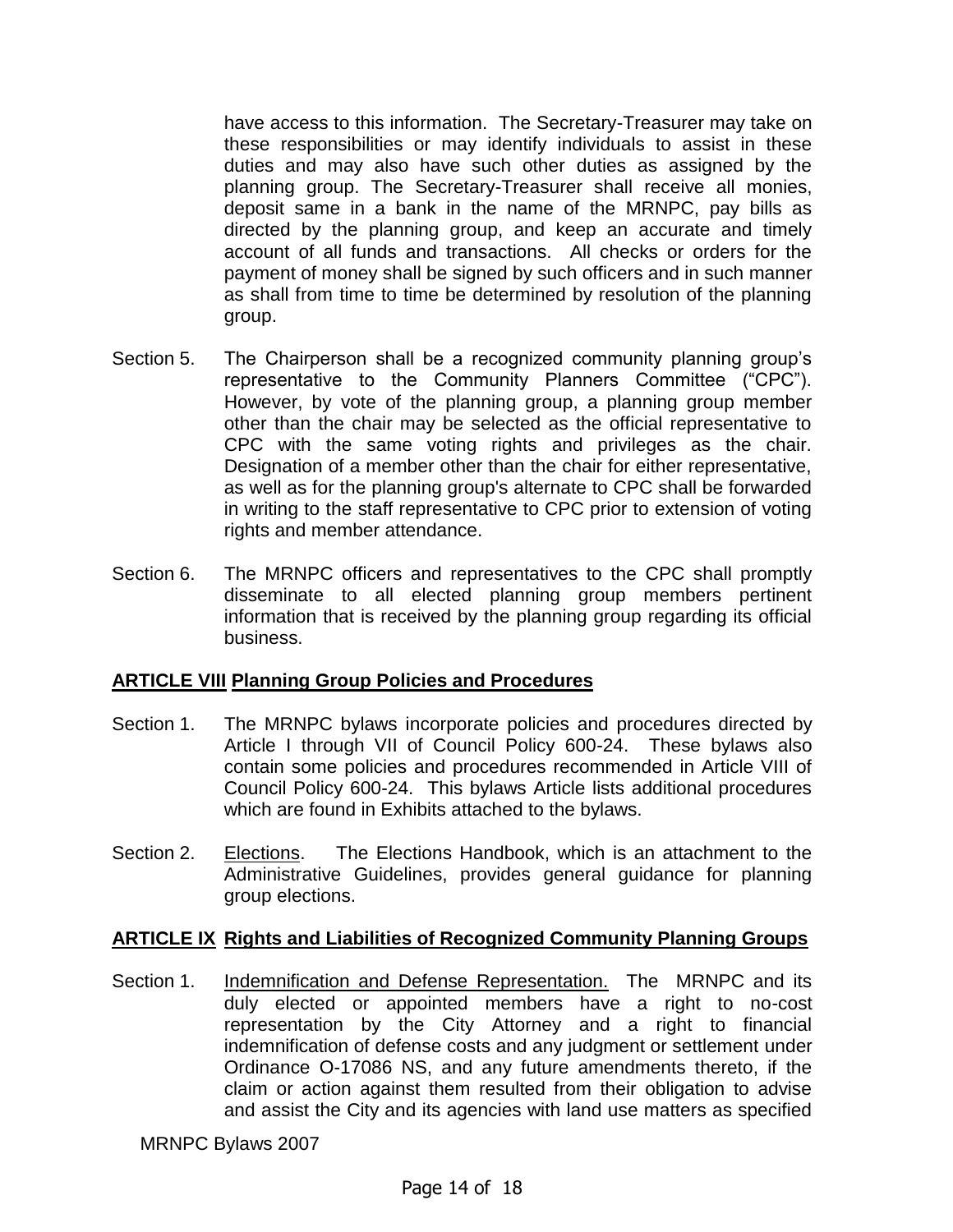in Policy 600-24, Article II, Section 1; their conduct was in conformance with Policy 600-24 and these bylaws; and all findings specified in the ordinance can be made.

Section 2. Brown Act. The MRNPC and its duly elected members may be subject to both Council Policy 600-24 violations as described in Section 3 below and penalties provided for in the Brown Act. The Brown Act includes criminal penalties and civil remedies. Both individual members of the planning group, as well as the planning group itself, may be subject to civil remedies. Under certain circumstances, individual planning group members may face criminal misdemeanor charges for attending a meeting where action is taken in violation of the Brown Act when the member intended to deprive the public of information to which the member knows or has reason to know the public is entitled. Alleged violations will be reviewed and evaluated on a case-by-case basis.

#### Section 3. Council Policy 600-24 Violations and Remedies.

# **(a) Alleged Violations by a Member of the MRNPC**

In cases of alleged violations of the MRNPC bylaws or Council Policy 600-24 by a planning group member, the planning group may conduct an investigation consistent with the Administrative Guidelines and these bylaws.

A complaint that an individual member of a planning group violated one or more provisions of the planning group's bylaws or Council Policy 600-24 may be submitted to the planning group Chairperson by any individual, including another planning group member. The complaint should be presented within 30 days of the alleged violation.

If, after a thorough investigation, the planning group determines that the individual member has violated a provision of these bylaws or Council Policy 600-24, the planning group shall, where feasible, seek a remedy that corrects the violation and allows the member to remain as a member of the planning group.

If corrective action or measures are not feasible, the planning group may remove a member by a two-thirds vote of the planning group. The vote to remove the group member shall occur at a regularly scheduled public meeting subject to the procedures outlined in the Administrative Guidelines and these bylaws.

If the planning group member is found to be out of compliance with the provisions of these bylaws or Council Policy 600-24, the planning group member risks loss of defense and loss of indemnification [loss of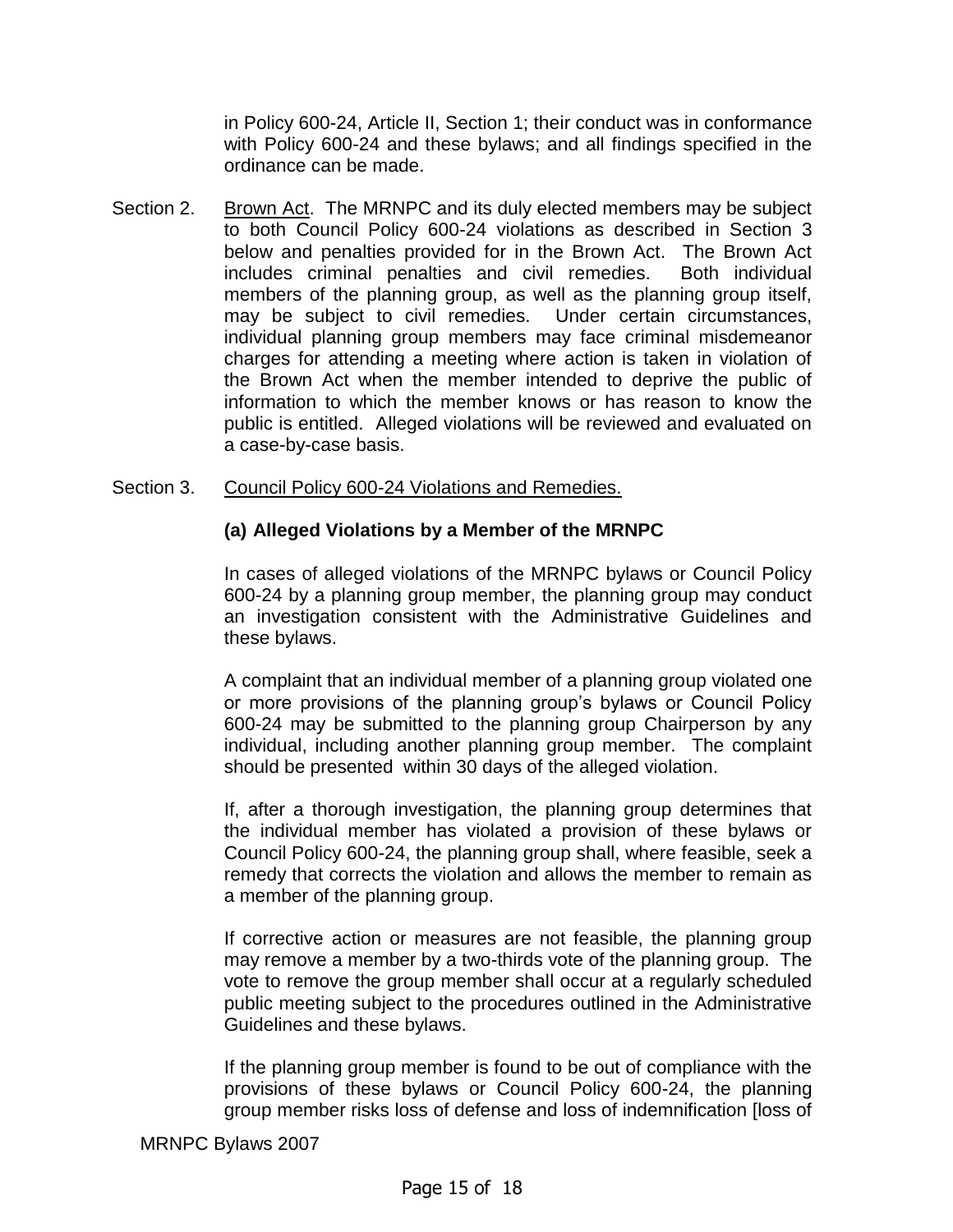legal protection and loss of financial protection] pursuant to Ordinance No. O-17086 NS, and any future amendments thereto or superseding ordinance.

Investigation procedures for elected member violations are outlined below:

Any action by the MRNPC to discipline or remove a member must occur at a scheduled planning group meeting and be advertised on the agenda as an action item. Due to the significant nature of removing an elected member, and to ensure a fair and public process, the procedures for investigating a violation of a member are listed below:

Documenting a violation:

- **·** A complaint that a violation of bylaws of Council Policy 600-24 has occurred will be presented in writing to the planning group Chairperson. If the complaint is about the Chairperson, it may be presented to any other officer of the planning group.
- **·** The complaint should be detailed enough to provide a description of, and time-frame within which, the alleged violation was committed and who was responsible for the violation.
- **·** The complaint should provide a citation of the bylaws or Council Policy 600-24 provisions of which the action is claimed to violate. If the complaint is from someone other than another planning group member, the Chairperson, or other officer, may assist in providing appropriate citations to assist the complainant.
- **·** The Chairperson will confer with the planning group officers [exception: if an officer is the subject of the grievance or has a business or personal relationship with the alleged violator] regarding the complaint.
- **·** The Chairperson shall create a written record of the complaint and alleged violation to share with the alleged violator.

Procedures for administering and acting on investigating a violation: While the authority for this process rests with this planning group, City staff may be contacted for assistance at any point in the process.

**·** Once the information about an alleged violation is completed in writing, the Chairperson, with assistance from the planning group officers, will meet and talk with the planning group member against whom the violation is alleged. The allegations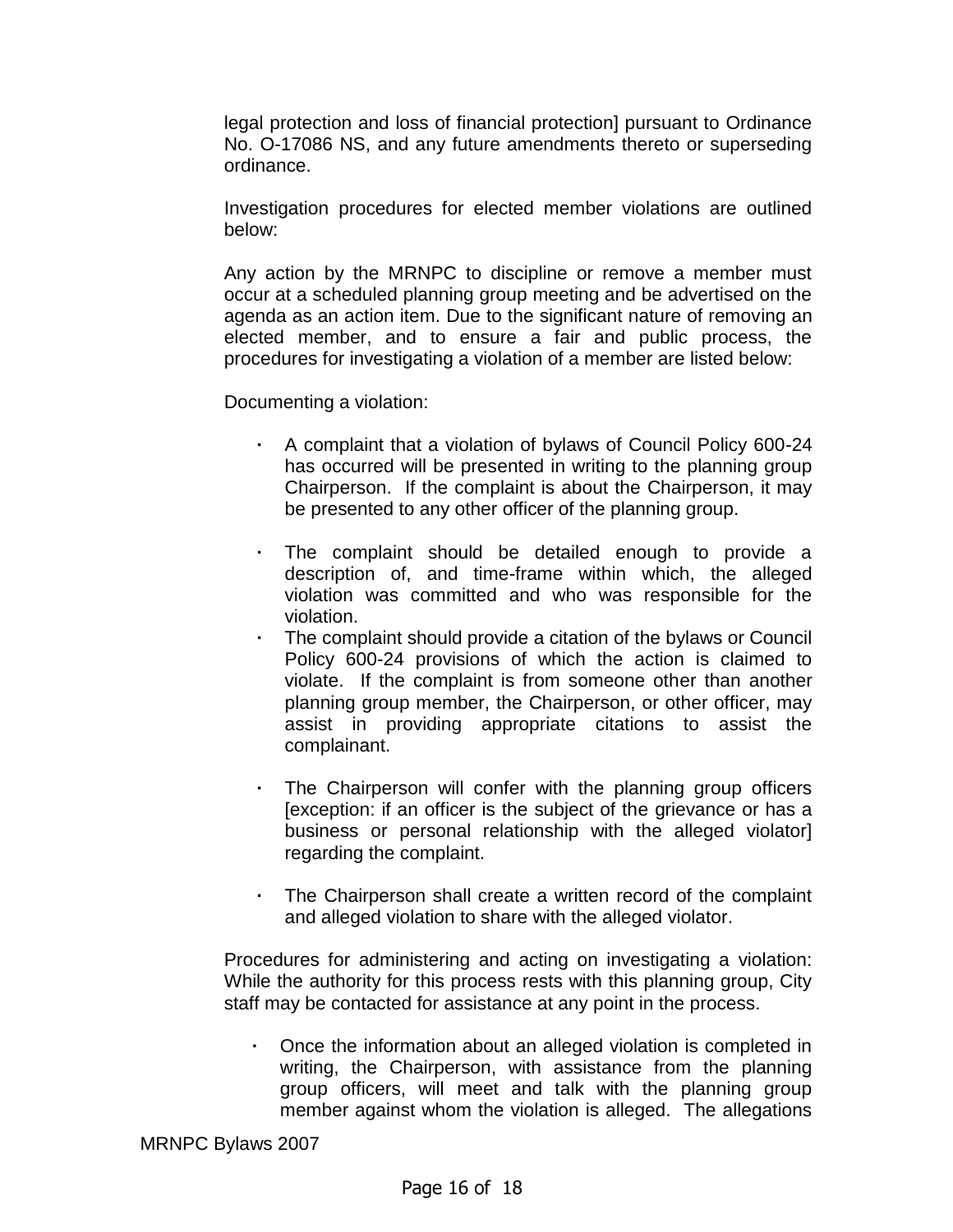will be presented and the planning group member shall be given opportunity for rebuttal.

- **·** If the Chairperson, with assistance from the planning group officers, determines that no violation has actually occurred, the Chairperson may record this in the written record of the complaint.
- If the Chairperson, with assistance from the planning group officers, determines that a violation has occurred but the situation can be remedied either by action of the planning group or by the planning group member, then the Chairperson will outline the necessary actions to achieve the remedy.
- **·** If the Chairperson, with assistance from the planning group officers, determines that the situation cannot be remedied and that the interests of the community and MRNPC would best be served by the removal of the planning group member, then the Chairperson shall set the matter for discussion at the next planning group meeting. The planning group member who committed the violation shall be given adequate notice about the meeting discussion, and will be given the opportunity to resign prior to docketing the matter for a planning group discussion.

Presenting a violation to the planning group:

- The matter of removing a seated planning group member will be placed on the planning group's agenda as a potential action item. Supporting materials from the Chairperson or from the offending planning group member will be made available to the elected planning group members prior to the meeting.
- **·** The matter will be discussed at the planning group's regular meeting with opportunity given to the planning group member who allegedly committed the violation to present his/her case and / or rebut documentation gathered by the Chairperson with the assistance of the planning group officers. The member may also request a continuance of the item to gather more information to present to the planning group.
- **·** At the end of the discussion, the planning group may, by a 2/3 vote, choose to remove the member.

Recourse for expelled member:

There is no appeal available to an elected planning group member removed by a 2/3 vote of their recognized community planning group.